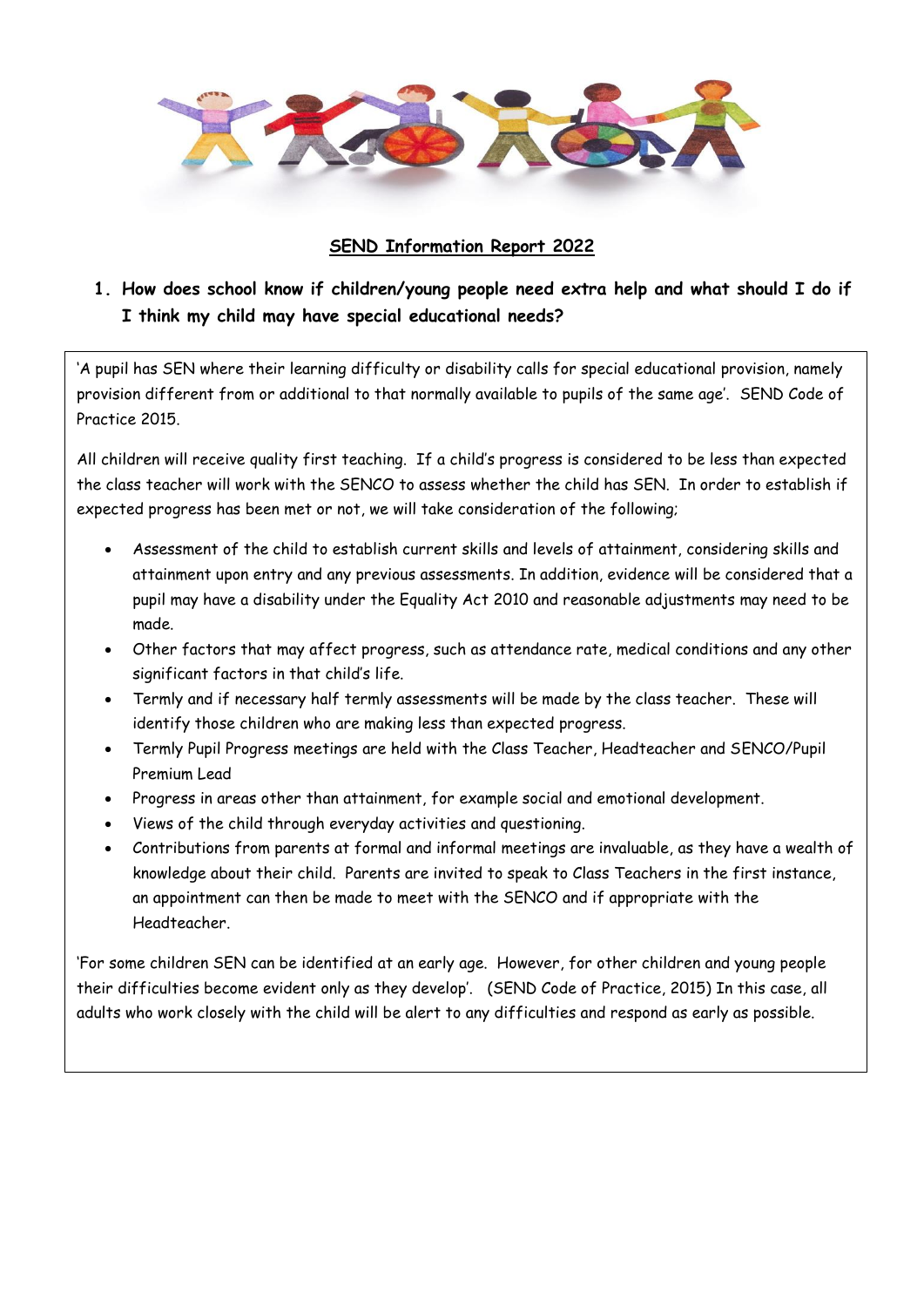## **2. How will school staff support my child?**

Once a child has been identified with SEND, if appropriate there will be additional provision made to quality first teaching. This may be one or more of the following depending on the child's individual needs:-

- Differentiated learning tasks
- Targeted support within class, by the Class Teacher and/or Teaching Assistant.
- Reading to an adult in school daily. This may be the Class Teacher, Teaching Assistant or other adult.
- Intervention group. This would be planned by the Class Teacher and delivered by the Class Teacher and/or Teaching Assistant.
- 1:1 support within class. Support would mainly be by the Teaching Assistant, as well as the Class Teacher.
- Ensuring smooth transitions at the beginning of the day.
- Support/monitoring at playtimes and lunchtimes.
- Other pastoral support e.g. Forest School Activities, Protective Behaviours
- Other support/advice from external professional
- Class teacher and SENCO assessment of the child, including gathering evidence and the views of the child and parents.

In addition to the above it may be necessary to support a child's particular need in a different way. This need would be discussed and adjustments made to ensure the most appropriate support.

The school's SENCO will oversee any additional support. This is done through:

- Working with the class teacher to assess, plan and review.
- Monitoring of planning and assessments.
- Observations of staff delivering any support.
- Regular meetings with staff, including the Headteacher.
- Liaison with external agencies
- Designated SEND Governor visits and meetings on a regular basis.

Parents will initially be able to discuss any concerns or issues they have regarding their child with the class teacher. They are very welcome to make an appointment through the school office with the SENCO at any time, as well as the Headteacher.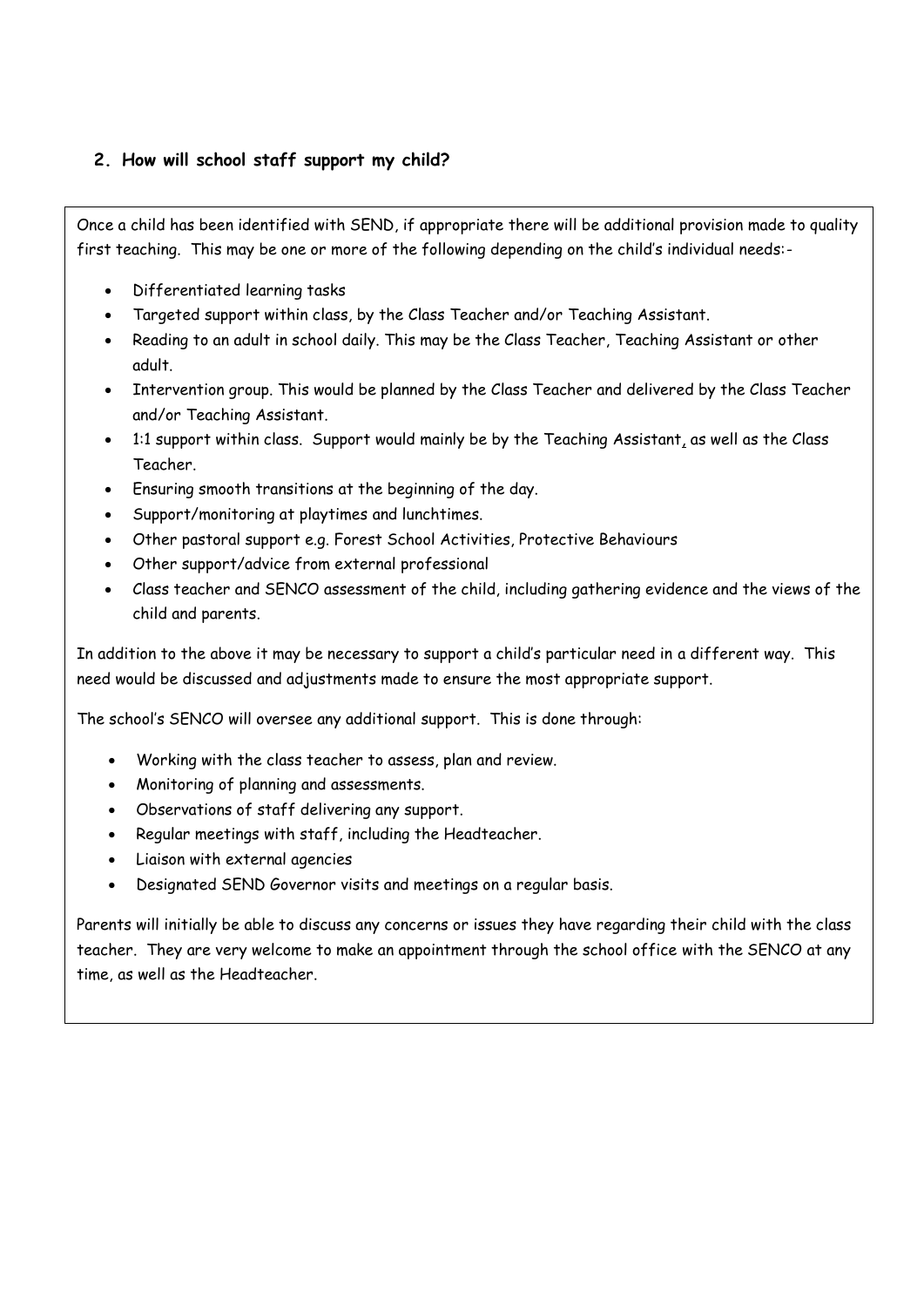#### **3. How will I know how my child is doing?**

Our children are continually assessed using a variety of methods. For example, during a maths lesson through questioning, observations, manipulation of maths apparatus (Unifix cubes, hundred square etc.) and through the review of written work. The teachers record each child's progress on the school's database and this is monitored regularly throughout the school year by both class teachers and our senior leadership team. Through these systems we are able to identify those children who are not making expected progress or who are not meeting the levels expected of a child of their age.

All parents are kept informed about the progress that their child is making during our Meet the Teacher evenings and end of year reports. Teachers may also have additional conversations with parents as particular concerns arise, and parents are welcome to arrange meetings with their child's teacher throughout the school year if at any point they have concerns about their child.

If there are concerns about a child's progress, initially, this will be discussed by the class teacher with the SENCO the class teacher to identify what is already in place will plan additional support for them using the Assess, Plan, Do, Review cycle over a half term period. This will be communicated to the parents as detailed above, and the teacher will inform the school SENCO. This extra support will be included on the school's Provision Map which details all extra support given to students in the school on a termly basis. If it is felt the additional support needs to continue for a longer period of time, the class teacher will discuss this with parents and the school SENCO. The SENCO may decide that the child needs to be placed on the SEN Register so that their additional needs can be monitored more closely. Children on the SEN Register will have an individual plan made for them called the Assess Plan Do Review cycle (APDR). This will detail what the concerns are, individual SMART \* targets what the plan is to support them.

#### *\*(Specific, Measurable,Achievable, Relevant,Time bound)*

There are 4 broad areas of need recognised in the SEN Code of Practice (2015). These include:

*Communication and Interaction*

*Cognition and Learning*

*Social, Emotional and Mental Health difficulties*

*Sensory and/or Physical needs.* 

In practice, children may have more than one area of need and over time those needs may change.

If expected progress is still not made, or there are other concerns about a child's development, then it may be helpful for the school to get advice and support from external professionals with more specialist knowledge around particular areas of development. This will always be done **with parental consent**.

In addition to the usual Meet the Teacher meetings, parents of those children with SEND are invited to termly APDR review meetings (this also includes the child). If an external service is involved then meetings will be usually be scheduled with the professionals, parents, class teacher and SENCO. For parents of children who have an Education, Health and Care Plan (EHC) there is an annual review meeting which involves the whole team of professionals working with the child.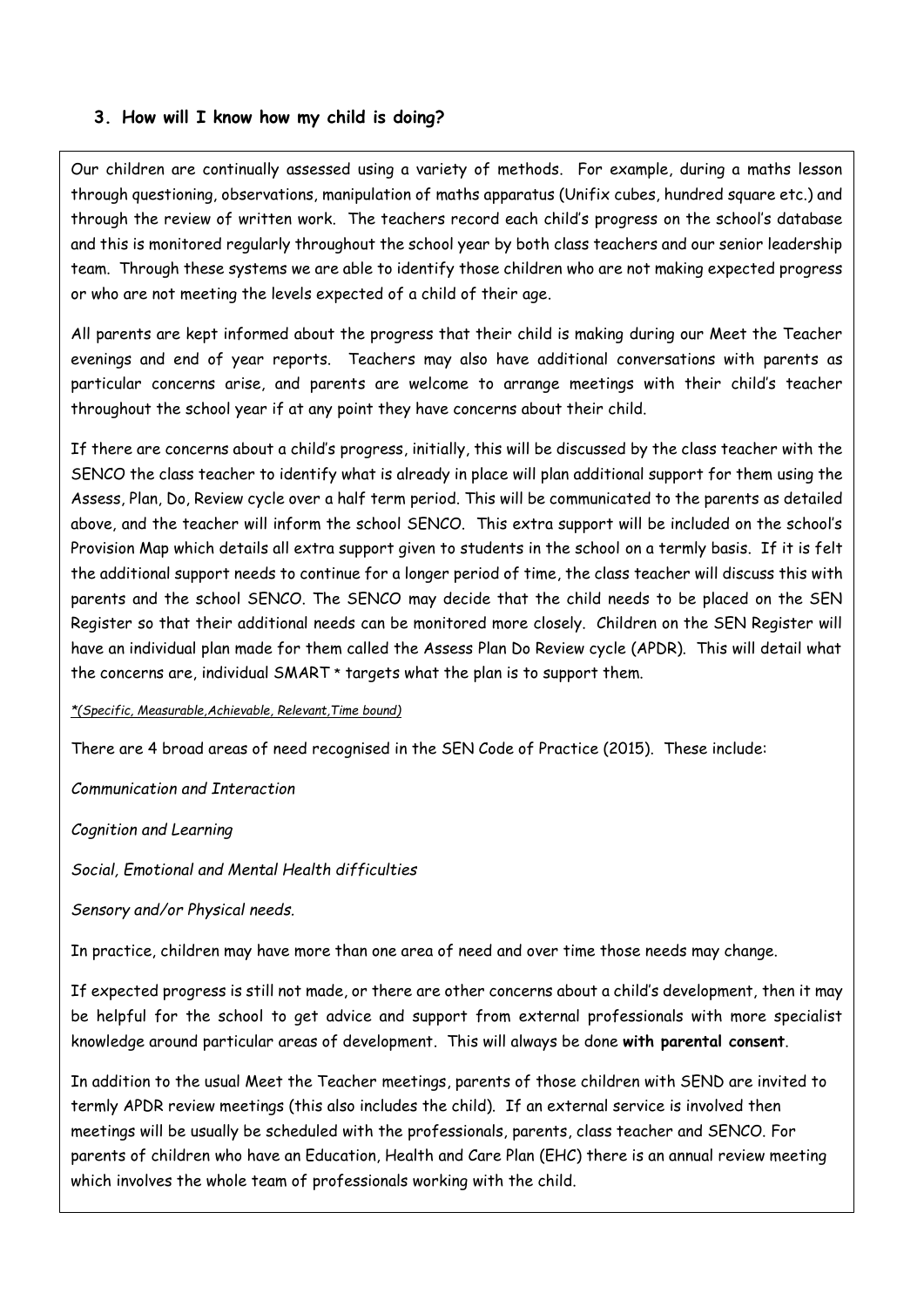#### **4. How will the learning and development provision be matched to my child's needs?**

Our school follows the 'Assess, Plan, Do and Review' model of intervention and support as laid out in Chapter 6 of the 'Special Educational Needs and Disability Code of Practice: 0 to 25 years', 2015.

**Assess:** The school will use information gathered from observations of the child and the work they produce to assess the child's strengths and areas for concern.

**Plan:** Using this assessment, the teacher will plan SMART targets and extra support to support targets for the child which will depend on the areas of concern. This plan may involve small alterations during lesson time (for example, a change of seating or a reminder of tricky spellings on the desk) and it may involve additional support in small groups or individually ('1:1). How often additional support will be provided will be dependent on the child's needs and the class and staff timetable.

**Do:** The plan will be implemented, for a 6 week- termly period. Staff will employ a flexible approach – if something is clearly not working this can be adapted if needs be. If a child meets their targets during the term, these will be changed

**Review: There will be a review of the plan once per term and a new cycle will be started. What the new targets are will depend on the effectiveness of the previous cycle and whether the child's needs have changed.** 

At each stage in this model of provision there will be an opportunity for parents to be involved as well as the child, ensuring transparency of the whole process. Parents will be able to work with the school staff to ensure that the provision is appropriate to their child's specific needs. This will mainly be achieved through meetings.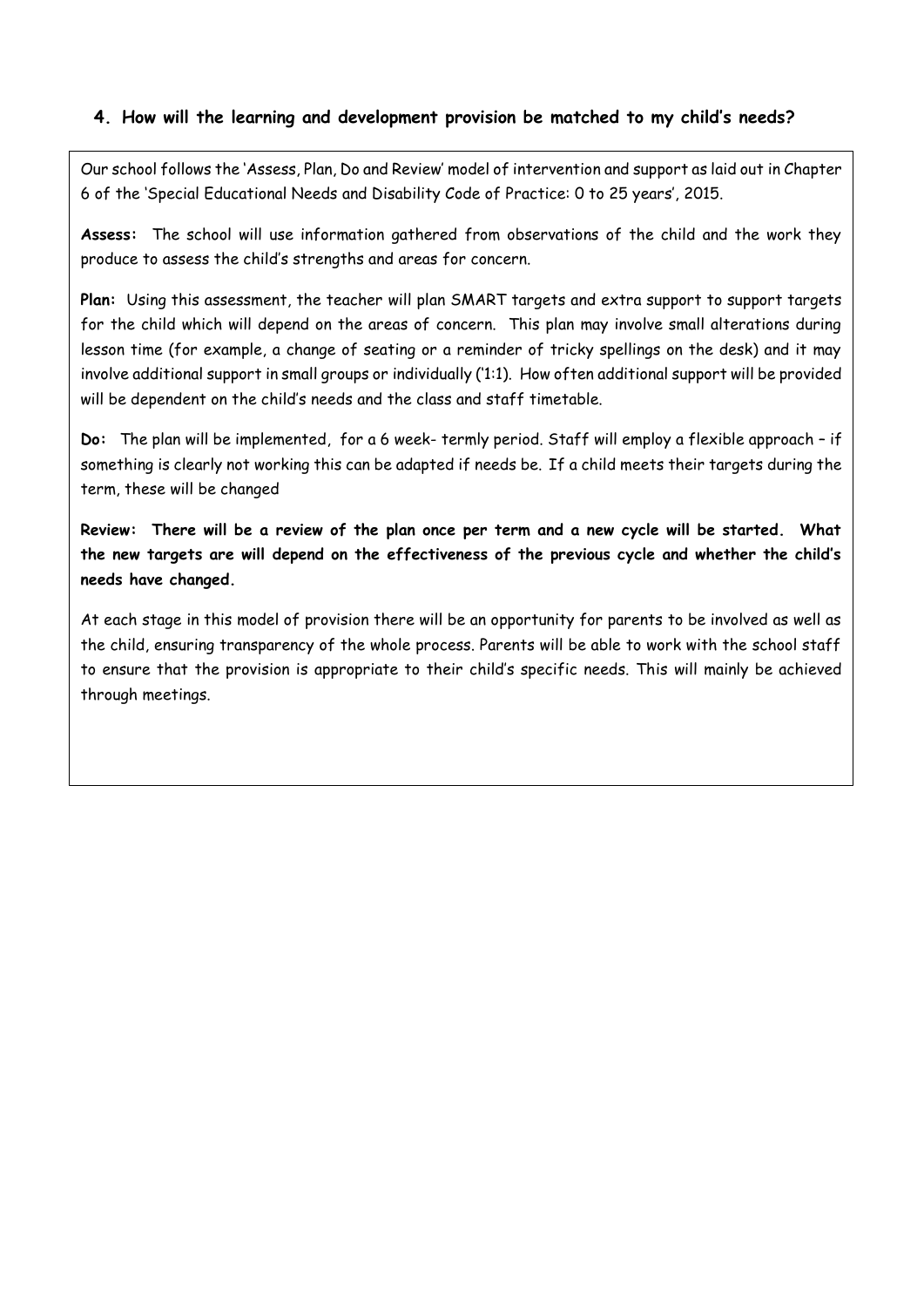### **5. What support will there be for my child's overall wellbeing?**

It is very important that all children, including those with SEND have a positive sense of wellbeing. We aim to ensure that all children are happy and feel safe and secure at school. This is of course vital to their wellbeing and ability to engage in learning.

All children take part in our assemblies, where we follow a specific Christian Value for each half term. This value is reinforced in work in the classroom and the playground by all school staff. There are weekly RHE lessons in every class, giving the children opportunities to listen, reflect and offer their views and opinions. The children themselves can offer great peer pastoral care. Adults are always available during the normal teaching day for children to talk to and express any thoughts or feelings they may have. This may be as informal as chatting to an adult on playground duty to formally asking the pupils their opinions through the use of Pupil Voice. The school has a designated Mental Health lead who provides 1:1 and small group work with children and is available to all children at lunchtimes.

If medicines have to be administered during the school day, this is done by staff following clear guidelines and directions of use. Individual Healthcare Plans are completed specifying the type and level of support required to meet the child's medical needs. Please see our Supporting Children with Medical Conditions Policy for more information about this.

We have a clear positive therapeutic behaviour framework throughout the school which is applicable to all children. Please see our Positive Behaviour Policy for more details. The school also has an anti-bullying policy which is regularly reviewed. Bullying is not tolerated and any concerns should be raised promptly with the class teacher.

External services may be available if a need is identified where the child requires emotional and social support. The services would be contacted by school and a referral made to request their advice and support.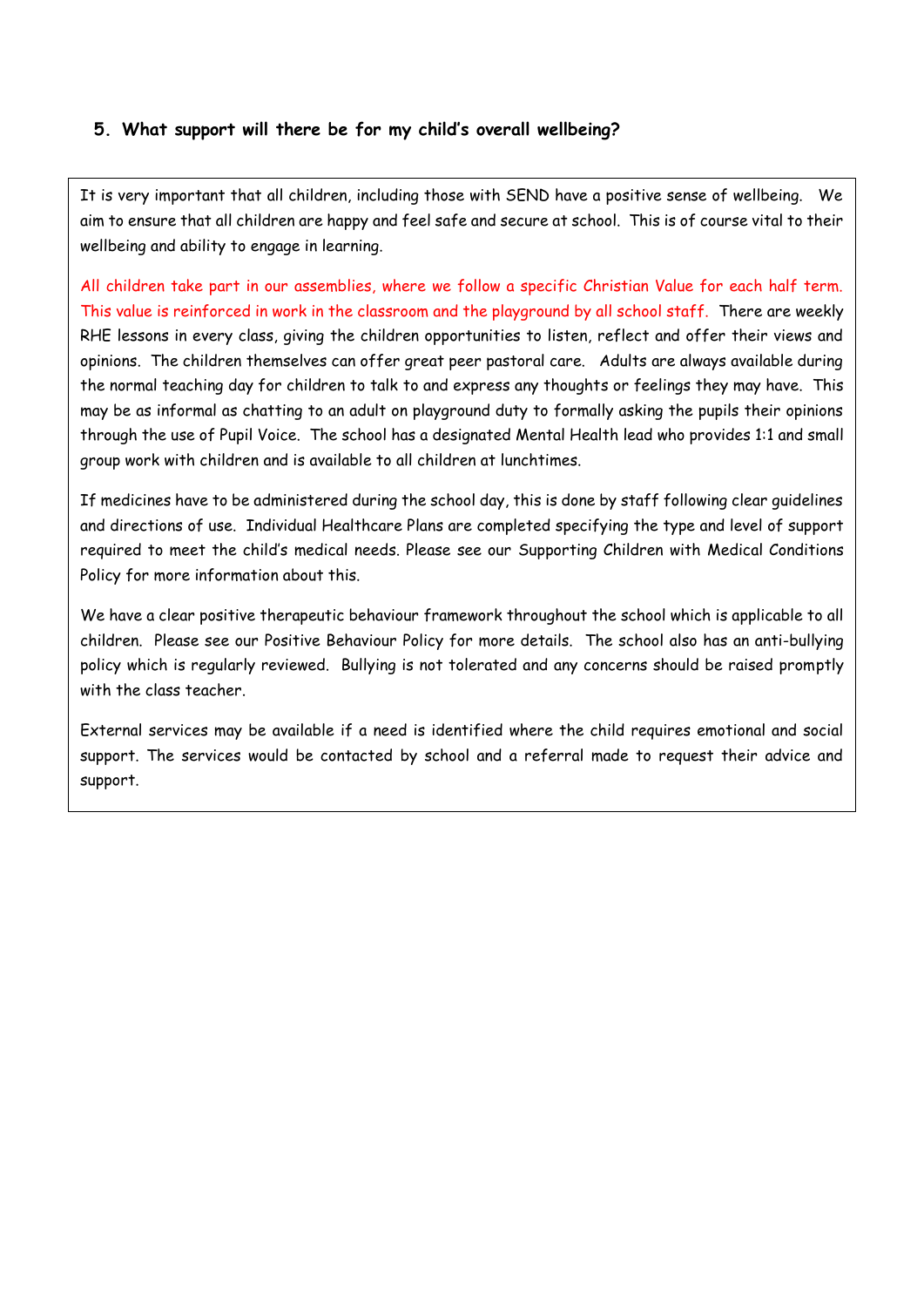# **6.What training have the staff, supporting children and young people with SEND, had or are having?**

Our staff are equipped with a range of skills, to enable them to support children with SEND. During the last academic year our teachers and teaching assistants received training from the Outreach teacher from the Collett School, from outreach staff from The Early Years Advisory team, Speech and Language team specific learning fiofficulties team and behaviour advisory team. In school training is provided by the SENCO and has included Attachment training and STEPs positive behaviour training.

In previous years our teaching staff have received training in Speech and Language, ADHD, mental health support, Autism and Specific Learning difficulties.

Other relevant training will be attended when further courses are advertised

## **6. What specialist services and expertise are available at or accessed by the school?**

There is a wide range of external services that are available to school.\* Many of the agencies have been or are involved in working with children in our school. Usually they are contacted by telephone or email from the school as a first step and then if it is appropriate a formal referral is then made to the agency required. Parents are involved in this referral stage and have to be in agreement for school to proceed with the referral.

\*referral and in school support continues to be restricted in some cases due to Covid

The agencies that we have been and are working with include:-

- Educational Psychology Service
- Speech and Language Service
- Autism Team
- Collett Outreach
- Early Years Advisory Team
- The Links behaviour outreach team
- CAMHS (Child and Adolescent Mental Health Services)
- St.Albans Plus (Vista) consortium
- School nurse
- Community Paediatricians
- Step 2

<u>Palms and Communications</u>

- Specific Learning Difficulties Team (SpLD)
- Physical and Neurological Specialist TeachingTeam
- Children's Centres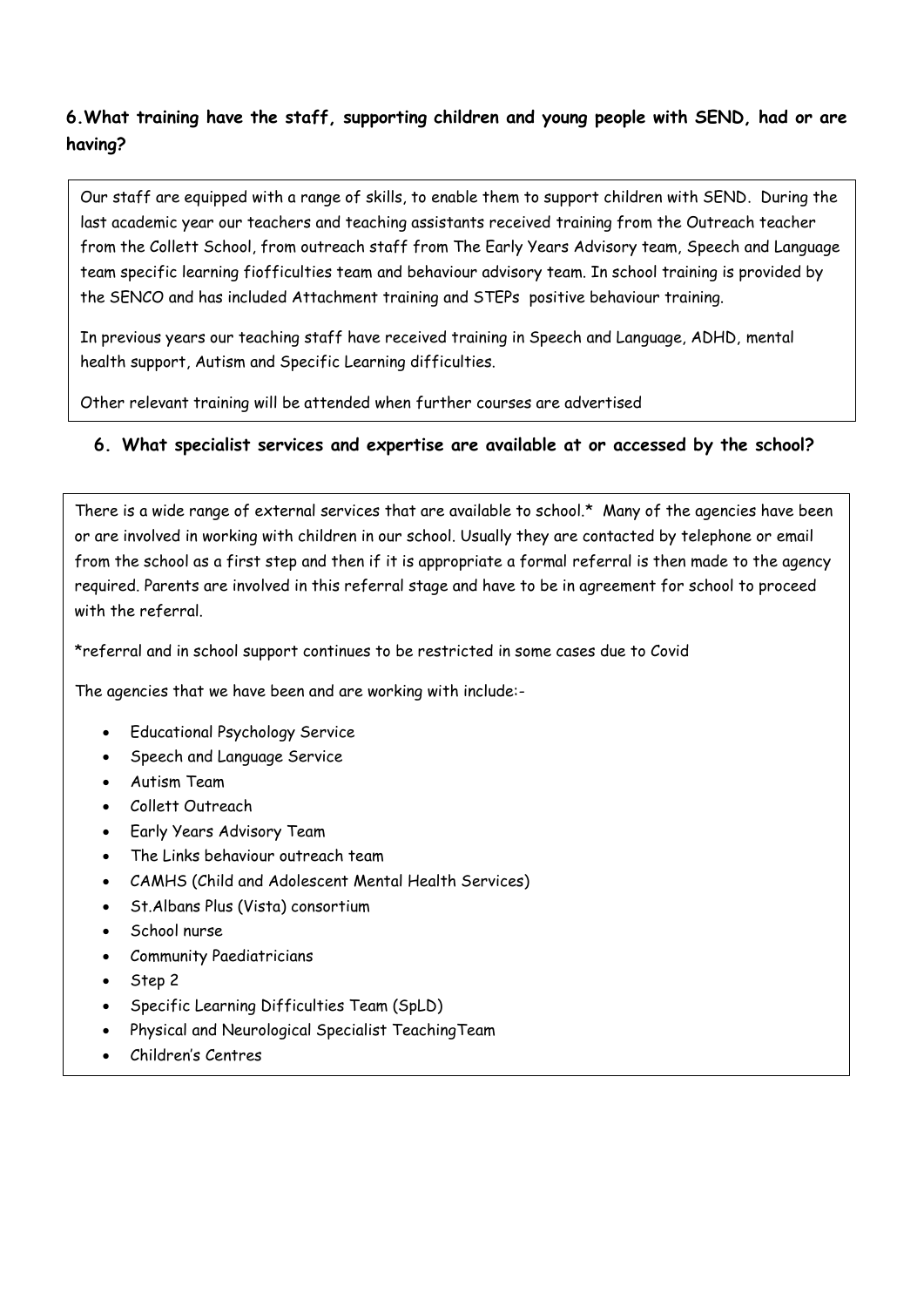### **8.How will you help me to support my child's learning?**

We believe that it is very important to work together closely with parents and have a good dialogue between home and school. We recognise that there can be challenges at home as well as at school and will do our best to support parents and signpost them to further support if necessary.

At meetings to discuss planning and support, parents will have the opportunity to see how their child's work is planned and what it is as well as advice of how best to support their child. If necessary, specific strategies can be modelled so that they can then be used at home.

There is a coffee morning once every half term which gives parents the chance to meet other parents with children who have SEND. This is informal, but advice is provided, as well as any developments in SEND discussed.

### **9. How will I be involved in discussions about and planning for my child's education?**

Parents are involved from the very beginning, from the assessment of their child to agreeing learning outcomes and reviews.

Parents are contacted by the class teacher from the initial concern and will be kept informed at every step. This will mainly be through meetings, occasionally telephone conversations or emails. Time scales and mutually convenient times will of course be arranged. The child will be involved in the process as appropriate, and their views and feelings taken into account when assessing, planning and reviewing support.

### **10.How will my child be included in activities outside the classroom including school trips?**

All children will be given the same opportunities to participate in every aspect of school life. Children with SEND are no exception to this. They are fully involved in activities and trips run by school staff and they also have full access to any of the after school clubs that are run by outside companies.

When planning trips, parents of children with specific needs are consulted and if necessary additional provision and/or risk assessment is made to ensure the full participation and enjoyment of the child.

#### **11.How accessible is the school environment?**

The school is situated on a slight slope. The school is wheelchair accessible from the outside via a ramp to the library and through the main school entrance by the school office. There is a step located on the outside door of each Lower Key Stage 2 classroom. Internally, there are steps to access the school hall from the main entrance hallway and from the Upper Key Stage 2 corridor. In addition, there are steps from the other end of the hall to the Lower Key Stage Two classrooms. There is a disabled toilet located in Key Stage One and a Hearing Loop is available.

Please see our Accessibility Plan for further details of the improvements to be made to the school environment. We aim to be as inclusive as possible and if you have any queries or comments about the accessibility of the school please do not hesitate to contact our school office or SENCO using the details below.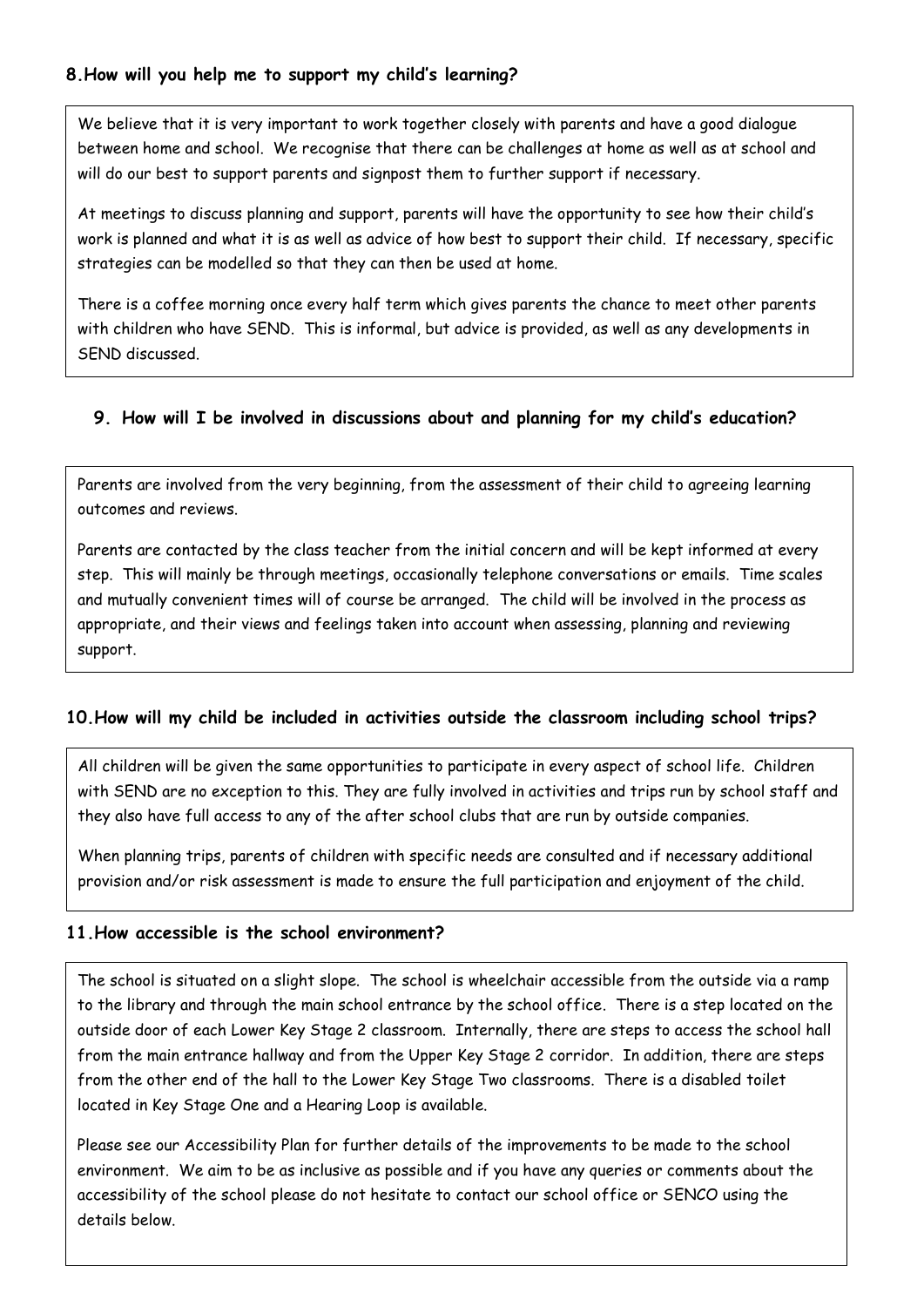#### **12.Who can I contact for further information?**

The first point of contact if parents wish to discuss something about their child would be the class teacher.

In addition, the school SENCO, Mrs Judith Lovelock can be contacted. This can be through the school office, by telephone on 01727 872158 or by e mail [j.lovelock@parkstreet.herts.sch.uk.](mailto:j.lovelock@parkstreet.herts.sch.uk) The school SENCO works on Tuesdays, Wednesdays and Thursdays.

Our school works closely with parents and it is hoped that through working in this way, any concerns can be dealt with quickly and effectively. Concerns or complaints that remain unresolved will be dealt with through the school's complaints procedures.

Our SENCO can provide the details of many other services too, please do contact her if you have any inquiries.

# **13.How will the school prepare and support my child to join the school, transfer to a new school or the next stage of education and life?**

The school Governors have responsibility for admissions. For further details please look at the Admissions Policy, which can be found on the school's website.

Before a child joins our school they are warmly invited to visit, they will have the opportunity to spend some time in the class that they are joining. There is a meeting arranged between the class teacher, parents and if requested, the SENCO. This is in addition to an initial meeting with the Headteacher, Ms Monique Gregory. Support will be offered where appropriate in order that a smooth transition is made and provisions will be put in place.

When a child transfers to a new setting every effort will be made to ensure a smooth transition. A meeting is scheduled between the current class teacher and SENCO and the SENCO from the receiving school. All the current provisions will be explained to the new school, reports and relevant letters, as well as current ADPRs and indeed any other relevant paper work will be given to the new school.

If the child was at the point of transferring to secondary school and a FFA (Families First Assessment) is running, then staff from the secondary school are invited to meetings. If the child has an Education, Health and Care Plan (EHC plan) staff from the secondary school are invited to the Year 6 Review meeting.

Visits to the new school will be arranged in order to ensure a smooth transition where ever possible.